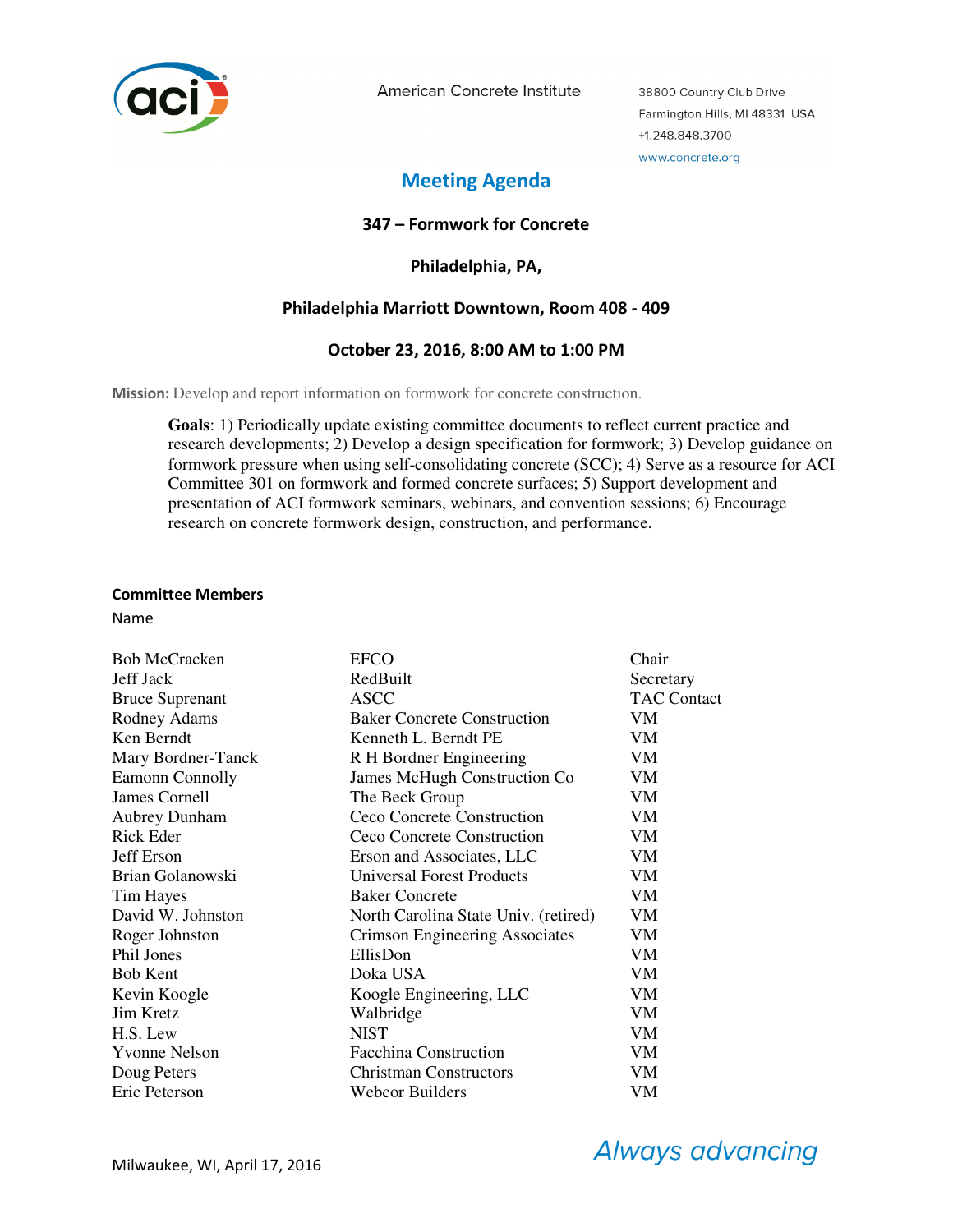## 347 – FORMWORK FOR CONCRETE AGENDA

| <b>Steffen Pippig</b>   | <b>MEVA Formwork Systems</b>       | VM                       |
|-------------------------|------------------------------------|--------------------------|
| <b>Matthew Poisel</b>   | <b>Atlas Engineering</b>           | VM                       |
| Douglas Schoonover      | <b>Atlas Construction Supply</b>   | VM                       |
| Aviad Shapira           | Technion/Israel Institute of Tech  | VM                       |
| John Simpson            | Simpson Engineering LLC            | VM                       |
| Rolf Spahr              | <b>MEVA Formwork Systems</b>       | VM                       |
| Peri Stivaros           | Feld Kaminetzky & Cohen-GEI        | VM                       |
| Daniel Toon             | United Forming Inc                 | VM                       |
| <b>Ralph Tulis</b>      | <b>Structures Consulting</b>       | VM                       |
| <b>Thomas West</b>      | <b>Barton Malow</b>                | <b>VM</b>                |
|                         |                                    |                          |
| Gardner P (Jum) Horst   | Horst and Associates               | <b>Consulting Member</b> |
| Aali R Alizadeh         | Giatec Scientific Inc              | AM                       |
| <b>Richard Amodeo</b>   | <b>AAI</b> Engineering             | AM                       |
| Patrick Balcazar        | San Diego Projects Mgmt PSC        | AM                       |
| Kim Basham              | KB Engineering LLC                 | AM                       |
| Francisco Bermudez      | Arber & Associates Inc             | AM                       |
| Andrew Bombassaro       | Aluma Systems                      | AM                       |
| Eswar Burra             | Southern Pan                       | AM                       |
| George Charitou         | EllisDon Construction              | AM                       |
| <b>Anthony DeCarlo</b>  | Tru Wall Concrete Inc              | AM                       |
| Robert Elridge          | Webcor                             | AM                       |
| Thomas Floyd            | Cianbro Corp                       | AM                       |
| Martin Fradua           | Feld Kominetzky & Cohen            | AM                       |
| Christopher Garcia      | Charles Pankow Builders, Ltd       | AM                       |
| Noel Gardner            | Univ. of Ottawa (retired)          | AM                       |
| <b>Andrew Gray</b>      | <b>EFCO</b>                        | AM                       |
| Sam Greenberg           | Dansco Engineering                 | AM                       |
| Rishi Gupta             | Britsh Columbia Inst of Tech       | AM                       |
| Supriya Gupte           | Accu-Crete                         | AM                       |
| Jonathan Hawkins        | G&C Concrete Construction          | AM                       |
| Michael Hernandez       | <b>Baker Concrete Construction</b> | AM                       |
| Rocky Janney            | Koogle Engineering                 | AM                       |
| Destry Kenning          | Nox-Crete Products Group           | AM                       |
| Kamal Khayat            | Missouri Univ of Science & Tech    | AM                       |
| <b>Brittny Kubie</b>    | Peri Formwork Systems              | AM                       |
| Antonio Limbardo        | <b>Engineered Devices Corp</b>     | AM                       |
| Andrew Lloyd            | MEVA                               | AM                       |
| Ward Malisch            | <b>ASCC</b>                        | AM                       |
| <b>Richard McCarthy</b> | Swedish Cement & Concrete Res      | AM                       |
| George Morcous          | University of Nebraska-Lincoln     | AM                       |
| Robert Opie             |                                    | AM                       |
| Michael Pedraza         | Harris Rebar                       | AM                       |
| <b>Bill Phillips</b>    | Parsons                            | AM                       |
| <b>Cliff Plymesser</b>  | <b>EFCO</b>                        | AM                       |

Brian Ruegge Dayton Superior AM